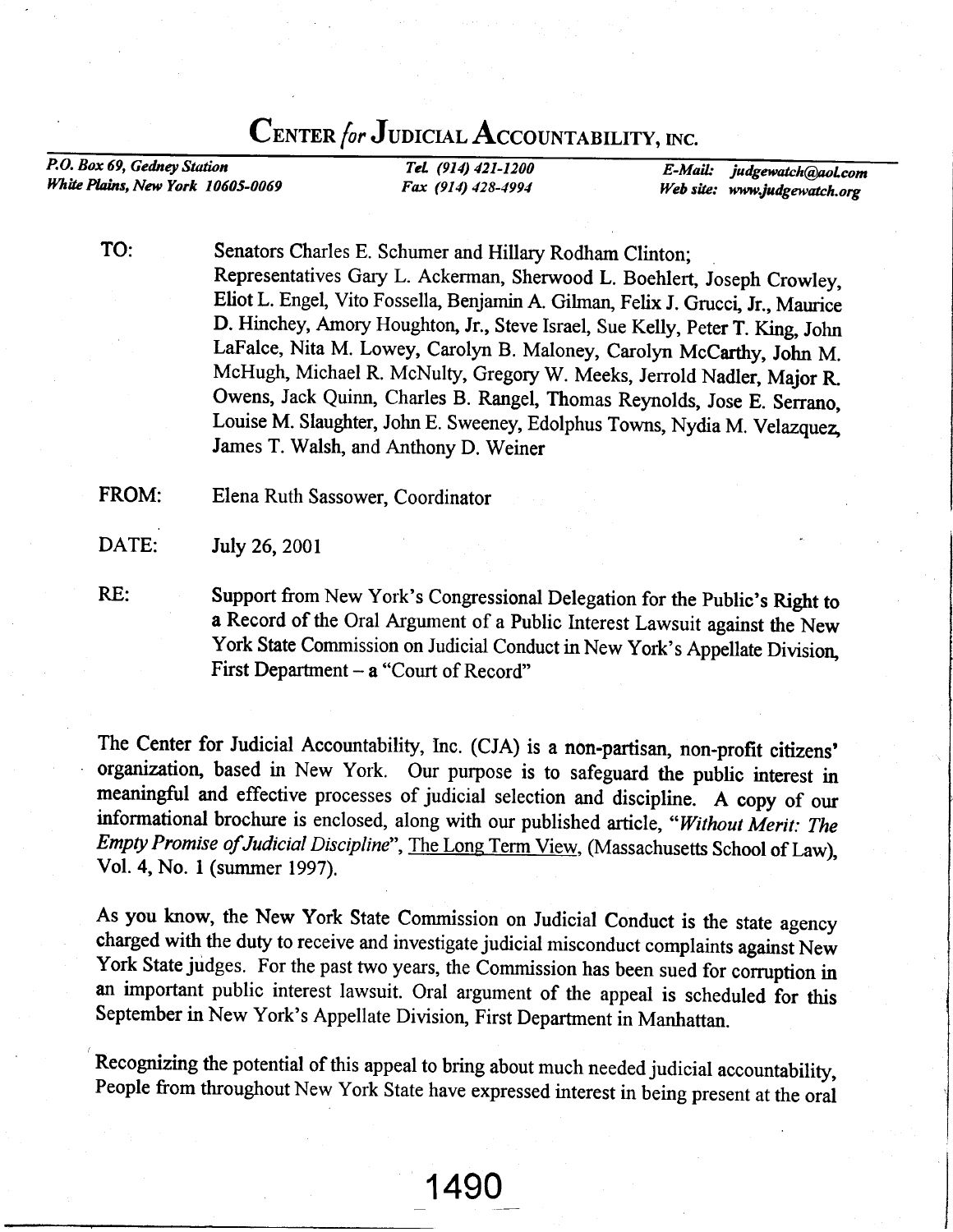New York Congressional Delegation Page Two July 26, 2001

argument. Some are too far away to make that feasible. Others cannot take time off from work or leave family responsibilities and other commitrnents. The solution is to record the appellate argument so that those unable to attend will have it available to them at a more convenient time and place. Yet, the Appellate Division, First Department - like New York's other three Appellate Divisions -- has NO tape recorder, NO video camera, NOT even a court stenographer to record the appeals argued before its justices. This, notwithstanding the Appellate Division is a "court of record" (NYS Constitution, Article VI, §1b).

By contrast, the U.S. Court of Appeals for the Second Circuit - also in Manhattan, indeed, only about two miles from the Appellate Division, First Department - has a taping system that automatically records oral arguments of appeals. Litigants and members of the interested public can then purchase copies of the tape for a nominal fee.

In the instant appeal against the Commission, a special application will have to be made so that I, as the petitioner -- and the public whose interest I represent - can have the benefit of a record of the argument, be it audio, video, or stenographic. However, last year, when I made a written application for a stenographer to record the oral argument of an appeal in another lawsuit against the Commission, the Appellate Division, First Department denied it, without reasons. Consequently, I am seeking to buttress my upcoming application with a showing of public support, such as reflected by the enclosed petition.

The enclosed petition is not just non-partisan, it is non-controversial. It asks no more than that a "court of record" should act like one so that New Yorkers, statewide, can have a record of an appeal whose outcome concerns them all. As such, members of the New York's Congressional Delegation should be UNANIMOUS in their support.

Although the petition has *nothing* to do with the particulars of the lawsuit against the Commission, I am, of course, ready to discuss the substance of the case and answer any questions you may have so that you can better

1491

Thank you.  $\epsilon$ leng  $\epsilon$ Ressoli

ELENA RUTH SASSOWER, Coordinator Center for Judicial Accountability, Inc. (CJA)

Enclosures